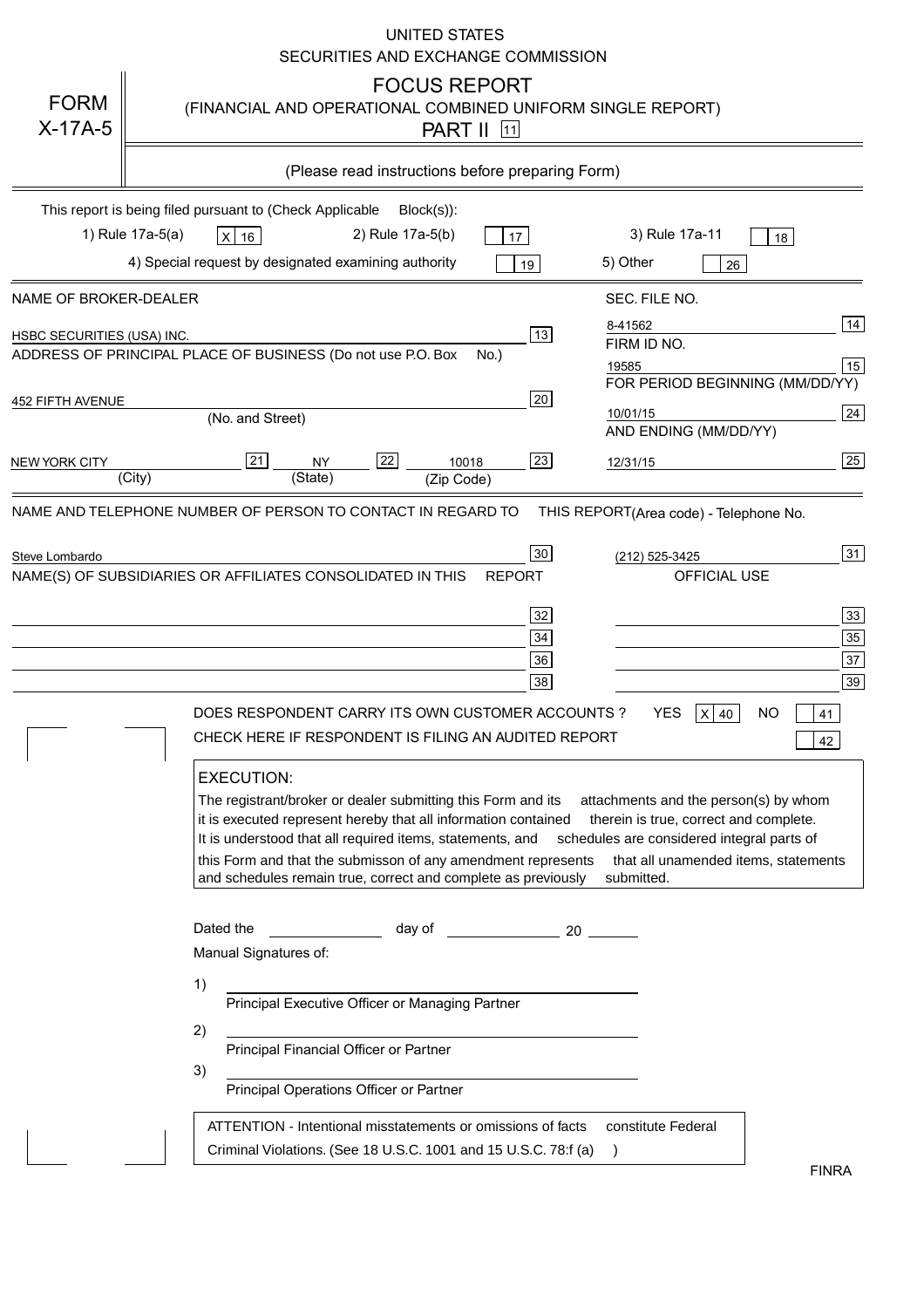#### SUPPLEMENT TO FINANCIAL AND OPERATIONAL COMBINED UNIFORM SINGLE REPORT PART II

**BROKER OR DEALER** 

HSBC SECURITIES (USA) INC.

 $12/31/15$ 

as of

## STATEMENT OF SEGREGATION REQUIREMENTS AND FUNDS IN SEGREGATION FOR CUSTOMERS TRADING ON U.S. COMMODITY EXCHANGES

| SEGREGATION REQUIREMENTS (Section 4d(2) of the CEAct)                                          |                    |                    |                     |
|------------------------------------------------------------------------------------------------|--------------------|--------------------|---------------------|
| 1. Net ledger balance                                                                          |                    |                    |                     |
| A. Cash                                                                                        | \$                 | 209,561,311 7010   |                     |
| B. Securities (at market)                                                                      |                    | 933,397,735 7020   |                     |
| 2. Net unrealized profit (loss) in open futures contracts<br>traded on a contract market       |                    | 21,524,242 7030    |                     |
| 3. Exchange traded options                                                                     |                    |                    |                     |
| A. Add market value of open option contracts purchased on a<br>contract market                 |                    | 93,791,919 7032    |                     |
| B. Deduct market value of open option contracts granted (sold)<br>on a contract market         |                    | 30,758,350) 7033   |                     |
| 4. Net equity (deficit) (add lines 1, 2, and 3)                                                |                    | 1,227,516,857 7040 |                     |
| 5. Accounts liquidating to a deficit and accounts with debit<br>balances                       |                    |                    |                     |
| - gross amount                                                                                 | 19,420,850<br>7045 |                    |                     |
|                                                                                                |                    |                    |                     |
| Less: amount offset by customer owned securities                                               | 19,420,850) 7047   |                    | 7050                |
| 6. Amount required to be segregated (add lines 4 and 5)                                        | \$                 | 1,227,516,857      | 7060                |
| FUNDS IN SEGREGATED ACCOUNTS                                                                   |                    |                    |                     |
| 7. Deposited in segregated funds bank accounts                                                 |                    |                    |                     |
| A. Cash                                                                                        |                    | 129,779,892        | 7070                |
| B. Securities representing investments of customers' funds<br>(at market)                      |                    | $\Omega$           | 7080                |
| C. Securities held for particular customers or option customers<br>in lieu of cash (at market) |                    | 181, 123, 328      | 7090                |
| 8. Margins on deposit with derivatives clearing organizations<br>of contract markets           |                    |                    |                     |
| A. Cash                                                                                        | \$                 | 28,601,579         | 7100                |
| B. Securities representing investments of customers' funds<br>(at market)                      |                    | 149,322,722 7110   |                     |
| C. Securities held for particular customers or option customers<br>in lieu of cash (at market) |                    | 752,274,407 7120   |                     |
| 9. Net settlement from (to) derivatives clearing organizations<br>of contract markets          |                    | (28,990,939)       | 7130                |
| 10. Exchange traded options                                                                    |                    |                    |                     |
| A. Value of open long option contracts                                                         |                    | 93,791,919 7132    |                     |
| B. Value of open short option contracts                                                        |                    | 30,758,350 7133    |                     |
| 11. Net equities with other FCMs                                                               |                    |                    |                     |
| A. Net liquidating equity                                                                      |                    | 85,434,347         | 7140                |
| B. Securities representing investments of customers' funds<br>(at market)                      |                    |                    | 7160                |
| C. Securities held for particular customers or option customers<br>in lieu of cash (at market) |                    |                    | 7170                |
| 12. Segregated funds on hand (describe:                                                        |                    |                    | $0 \overline{7150}$ |
| 13. Total amount in segregation (add lines 7 through 12)                                       |                    | 1,360,578,905 7180 |                     |
| 14. Excess (deficiency) funds in segregation (subtract line 6<br>from line 13)                 | S                  | 133,062,048 7190   |                     |
| 15. Management Target Amount for Excess funds in segregation                                   |                    | 110,000,000 7194   |                     |
| 16. Excess (deficiency) funds in segregation over (under) Management Target Amount Excess      | \$                 | 23,062,048 7198    |                     |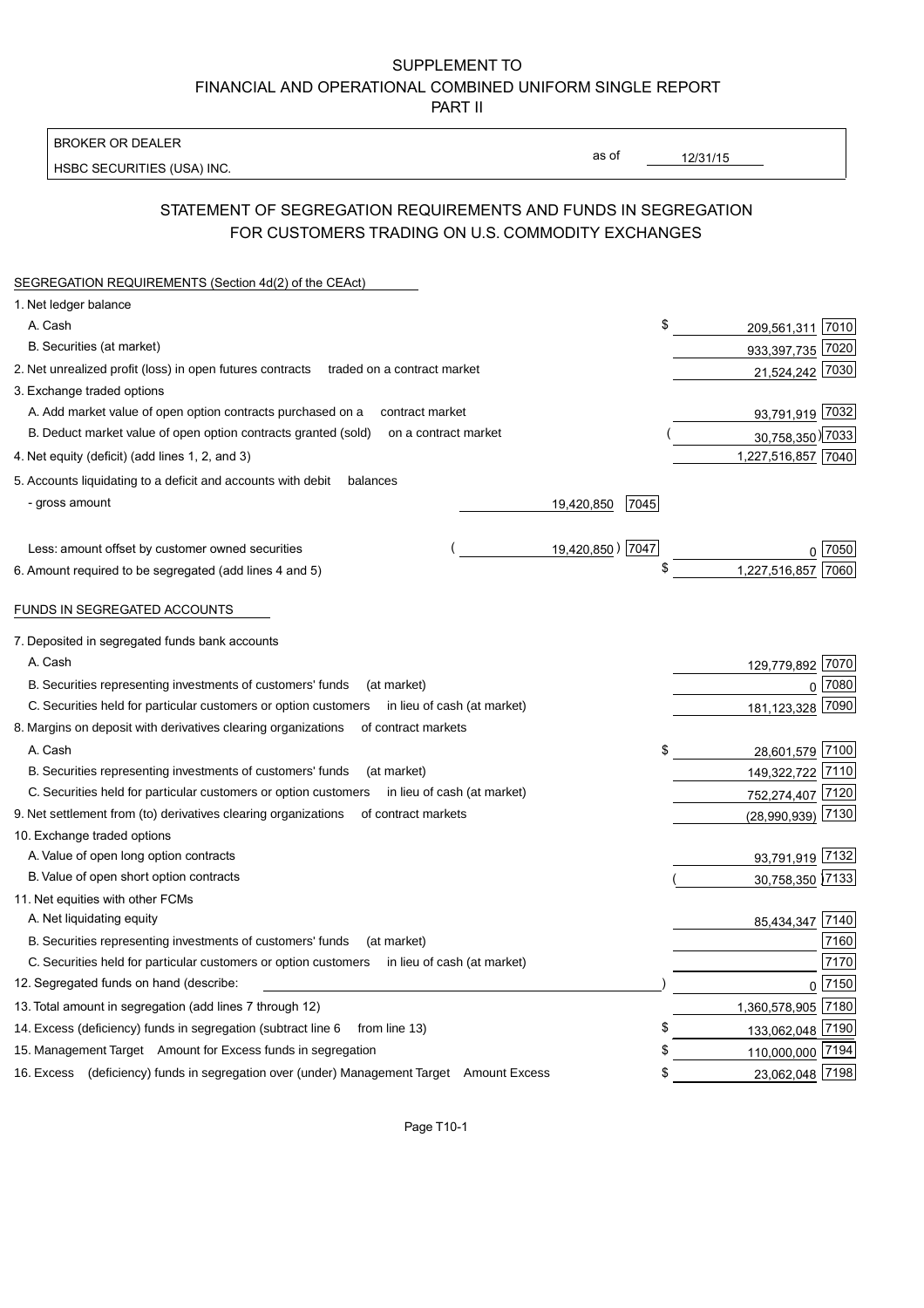# SUPPLEMENT TO FINANCIAL AND OPERATIONAL COMBINED UNIFORM SINGLE REPORT

PART II

| <b>BROKER OR DEALER</b>                                        |                                        | as of     | 12/31/15 |                  |
|----------------------------------------------------------------|----------------------------------------|-----------|----------|------------------|
| HSBC SECURITIES (USA) INC.                                     |                                        |           |          |                  |
| STATEMENT OF SEGREGATION REQUIREMENTS AND FUNDS IN SEGREGATION | FOR CUSTOMERS' DEALER OPTIONS ACCOUNTS |           |          |                  |
| 1. Amount required to be segregated in accordance              |                                        |           |          |                  |
| with Commission regulation 32.6                                |                                        | \$        |          | 7200<br>0        |
| 2. Funds in segregated accounts                                |                                        |           |          |                  |
| A. Cash                                                        | \$                                     | 7210<br>0 |          |                  |
| B. Securities (at market)<br>C. Total                          |                                        | 0 7220    |          | 7230<br>$\Omega$ |
| 3. Excess (deficiency) funds in segregation                    |                                        |           |          |                  |
| (subtract line 2.C from line 1)                                |                                        |           |          | 7240<br>0        |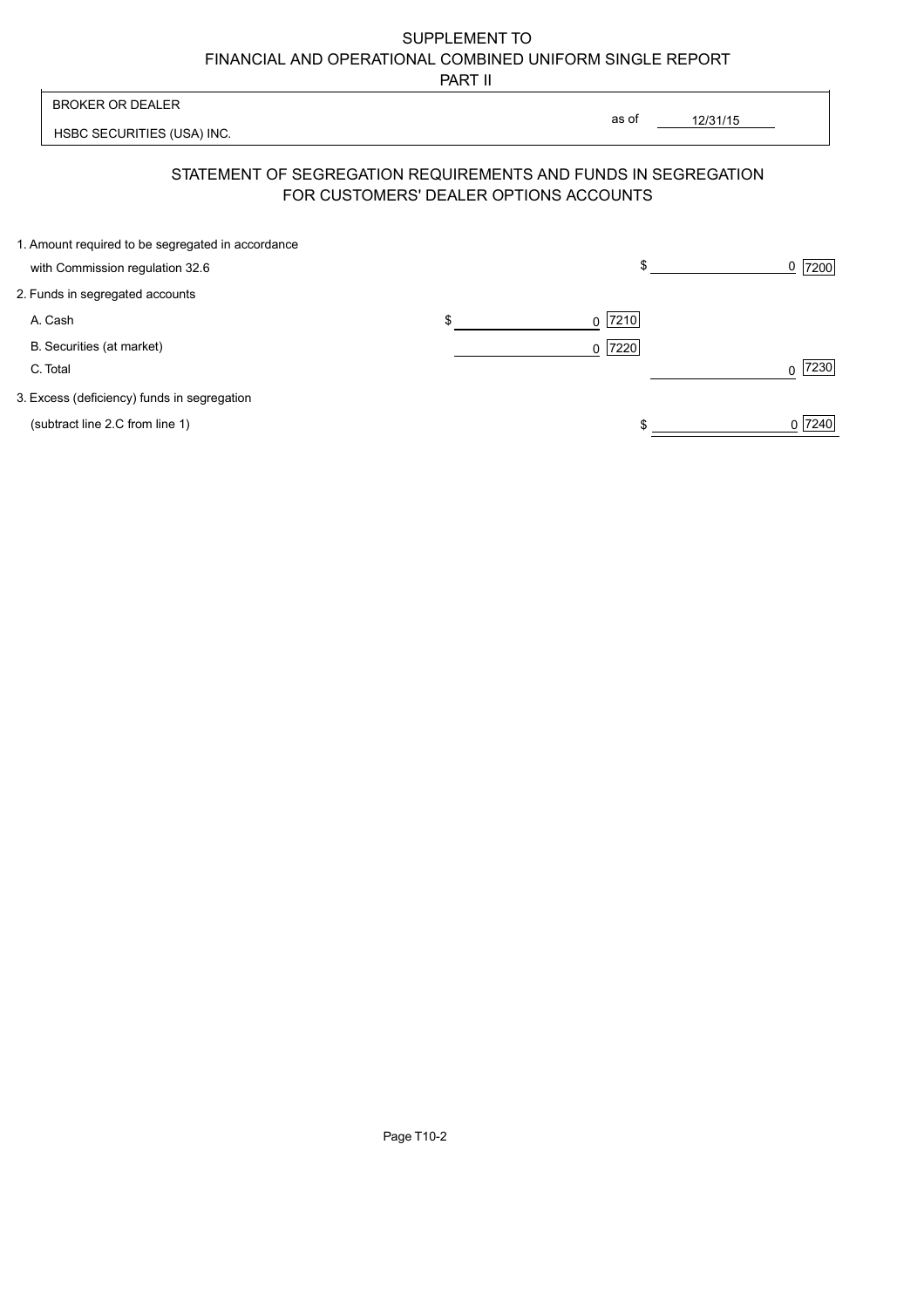SUPPLEMENT TO FINANCIAL AND OPERATIONAL COMBINED UNIFORM SINGLE REPORT

PART II

| <b>BROKER OR DEALER</b>    |  |
|----------------------------|--|
| HSBC SECURITIES (USA) INC. |  |

as of  $\overline{\phantom{a}}$ 

#### 12/31/15

#### STATEMENT OF SECURED AMOUNTS AND FUNDS HELD IN SEPARATE ACCOUNTS PURSUANT TO COMMISSION REGULATION 30.7

#### FOREIGN FUTURES AND FOREIGN OPTIONS SECURED AMOUNTS

| Amount required to be set aside pursuant to law, rule or equilation of a foreign government<br>or a rule of a self-regulatory organization authorized<br>thereunder                          |                                            | \$<br><sup>0</sup>              | 7305         |
|----------------------------------------------------------------------------------------------------------------------------------------------------------------------------------------------|--------------------------------------------|---------------------------------|--------------|
| 1. Net ledger balance - Foreign Futures and Foreign Option Trading - All Customers<br>A. Cash<br><b>B.</b> Securities<br>(at market)                                                         |                                            | \$<br>35,041,838<br>129,903,668 | 7315<br>7317 |
| 2. Net unrealized profit (loss) in open futures contracts traded on a foreign                                                                                                                | board of trade                             | 2,602,272                       | 7325         |
| 3. Exchange traded options<br>A. Market value of open option contracts purchased on a foreign board of trade<br>B. Market value of open contracts granted (sold) on a foreign board of trade |                                            | 0<br><sup>n</sup>               | 7335<br>7337 |
| 4. Net equity (deficit) (add lines 1. 2. and 3.)                                                                                                                                             |                                            | \$<br>167,547,778               | 7345         |
| 5. Accounts liquidating to a deficit and accounts with<br>debit balances - gross<br>amount<br>Less: amount offset by customer owned securities                                               | \$<br>7351<br>5,649,357<br>5,649,357) 7352 |                                 | 7354         |
| 6. Amount required to be set aside as the secured amount - Net Liquidating                                                                                                                   | Equity Method (add lines 4 and 5)          | \$<br>167,547,778               | 7355         |
| 7. Greater of amount required to be set aside pursuant to foreign jurisdiction (above) or line 6.                                                                                            |                                            | \$<br>167,547,778               | 7360         |
|                                                                                                                                                                                              |                                            |                                 |              |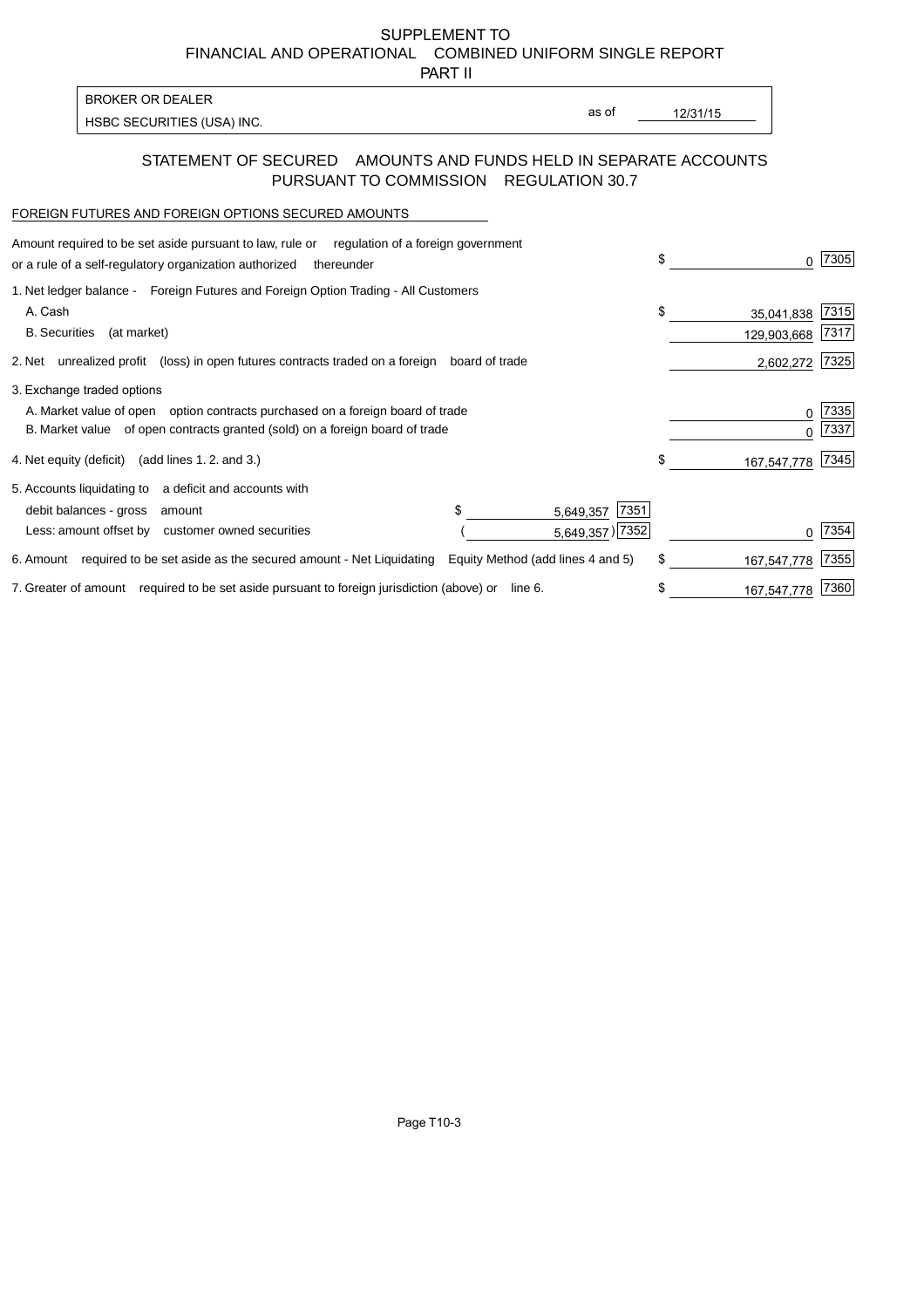SUPPLEMENT TO

FINANCIAL AND OPERATIONAL COMBINED UNIFORM SINGLE REPORT

PART II

| <b>BROKER OR DEALER</b>                                                                           |                       |             |                 |                  |
|---------------------------------------------------------------------------------------------------|-----------------------|-------------|-----------------|------------------|
| HSBC SECURITIES (USA) INC.                                                                        | as of                 |             | 12/31/15        |                  |
|                                                                                                   |                       |             |                 |                  |
| STATEMENT OF SECURED AMOUNTS AND FUNDS HELD IN SEPARATE<br>PURSUANT TO COMMISSION REGULATION 30.7 |                       |             | <b>ACCOUNTS</b> |                  |
| FUNDS DEPOSITED IN SEPARATE REGULATION 30.7 ACCOUNTS                                              |                       |             |                 |                  |
| 1. Cash in banks                                                                                  |                       |             |                 |                  |
| A. Banks located in the United States                                                             | \$<br>27,379,557      | 7500        |                 |                  |
| B. Other banks qualified under Regulation 30.7                                                    |                       |             |                 |                  |
| 7510<br>Name(s):<br><b>HARRIS TRUST</b>                                                           | $\mathbf 0$           | $ 7520 $ \$ |                 | 27,379,557 7530  |
| 2. Securities                                                                                     |                       |             |                 |                  |
| A. In safekeeping with banks located in the United States                                         | \$<br>88,091,431 7540 |             |                 |                  |
| B. In safekeeping with other banks qualified under Regulation<br>30.7                             |                       |             |                 |                  |
| 7550<br>Name(s):<br><b>HARRIS TRUST</b>                                                           |                       | 0 7560      |                 | 88,091,431 7570  |
| 3. Equities with registered futures commission merchants                                          |                       |             |                 |                  |
| A. Cash                                                                                           | \$<br>0               | 7580        |                 |                  |
| <b>B.</b> Securities                                                                              | 0                     | 7590        |                 |                  |
| C. Unrealized gain (loss) on open futures contracts                                               | 0                     | 7600        |                 |                  |
| D. Value of long option contracts                                                                 |                       | $0$ 7610    |                 |                  |
| E. Value of short option contracts                                                                |                       | $0)$ 7615   |                 | 0 7620           |
| 4. Amounts held by clearing organizations of foreign boards of<br>trade                           |                       |             |                 |                  |
| 7630<br>Name(s):                                                                                  |                       |             |                 |                  |
| A. Cash                                                                                           | \$                    | 7640        |                 |                  |
| <b>B.</b> Securities                                                                              |                       | 7650        |                 |                  |
| C. Amount due to (from) clearing organizations - daily<br>variation                               |                       | 7660        |                 |                  |
| D. Value of long option contracts                                                                 |                       | 7670        |                 |                  |
| E. Value of short option contracts                                                                |                       | )7675       |                 | 7680             |
| 5. Amounts held by members of foreign boards of trade<br>7690<br>Name(s):                         |                       |             |                 |                  |
| A. Cash                                                                                           | \$<br>80,608,055 7700 |             |                 |                  |
| <b>B.</b> Securities                                                                              | 41,812,237            | 7710        |                 |                  |
| C. Unrealized gain (loss) on open futures contracts                                               | 2,602,272 7720        |             |                 |                  |
| D. Value of long option contracts                                                                 | 0                     | 7730        |                 |                  |
| E. Value of short option contracts                                                                |                       | $_0$ ) 7735 |                 | 125,022,564 7740 |
| 6. Amounts with other depositories designated by a foreign<br>board of trade<br>7750<br>Name(s):  |                       |             |                 | 0 7760           |
| 7. Segregated funds on hand (describe:                                                            |                       |             |                 | 0 7765           |
| 8. Total funds in separate section 30.7 accounts                                                  |                       | \$          |                 | 240,493,552 7770 |
| 9. Excess (deficiency) set Aside Funds for Secured Amount (subtract Line 7 Secured                |                       |             |                 |                  |
| Statement page T10-3 from Line 8)                                                                 |                       | \$          |                 | 72,945,774 7380  |
| 10. Management Target Amount for Excess funds in separate section 30.7 accounts                   |                       | \$          |                 | 10,000,000 7780  |
| 11. Excess (deficiency) funds in separate 30.7 accounts over (under) Management Target            |                       | \$          |                 | 62,945,774 7785  |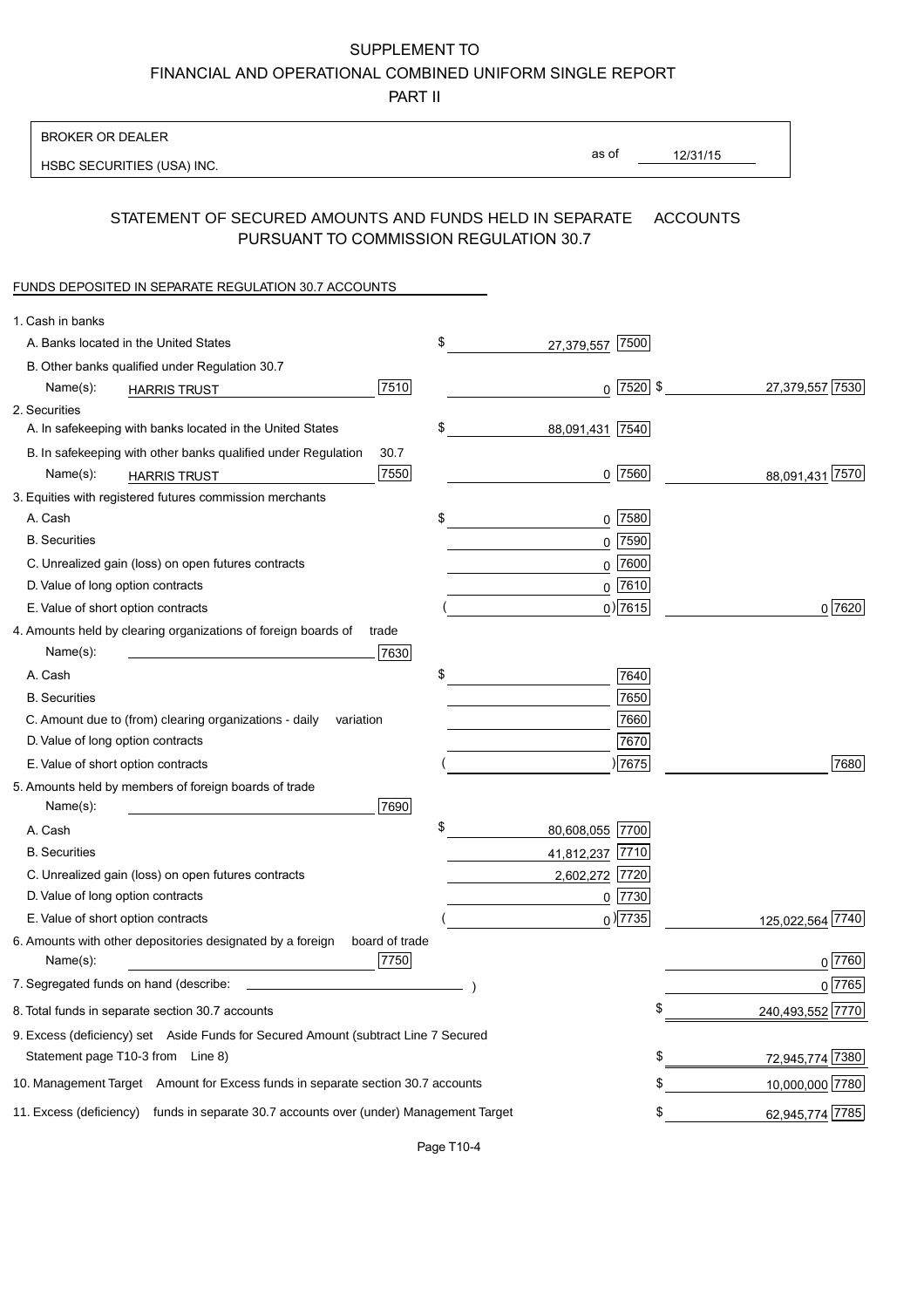SUPPLEMENT TO FINANCIAL AND OPERATIONAL COMBINED UNIFORM SINGLE REPORT

PART II

**BROKER OR DEALER** HSBC SECURITIES (USA) INC.

as of

 $12/31/15$ 

### STATEMENT OF CLEARED SWAPS CUSTOMER SEGREGATION REQUIREMENTS AND FUNDS IN CLEARED SWAPS CUSTOMER ACCOUNTS UNDER 4D(F) OF THE CEA

| <b>Cleared Swaps Customer Requirements</b>                                                                  |                          |
|-------------------------------------------------------------------------------------------------------------|--------------------------|
| 1. Net ledger balance                                                                                       |                          |
| A. Cash                                                                                                     | \$<br>527,279,508 8500   |
| B. Securities (at market)                                                                                   | 957,953,079 8510         |
| 2. Net unrealized profit (loss) in open cleared swaps                                                       | 8520<br>(554, 945, 952)  |
| 3. Cleared swaps options                                                                                    |                          |
| A. Market value of open cleared swaps option contracts purchased                                            | 0 8530                   |
| B. Market value of open cleared swaps option contracts granted (sold)                                       | $0)$ 8540                |
| 4. Net equity (deficit) (add lines 1, 2, and 3)                                                             | \$<br>930,286,635 8550   |
| 5. Accounts liquidating to a deficit and accounts with                                                      |                          |
| 48,065,288 8560<br>debit balances - gross amount<br>S                                                       |                          |
| 48,065,288) 8570<br>Less: amount offset by customer owned securities                                        | $0^{8580}$               |
| 6. Amount required to be segregated for cleared swaps customers (add lines 4 and 5)                         | 930,286,635 8590         |
| Funds in Cleared Swaps Customer Segregated Accounts                                                         |                          |
| 7. Deposited in cleared swaps customer segregated accounts at banks                                         |                          |
| A. Cash                                                                                                     | \$<br>8,267,752 8600     |
| B. Securities representing investments of cleared swaps customers' funds (at market)                        | 0 8610                   |
| C. Securities held for particular cleared swaps customers in lieu of cash (at market)                       | 15,735,985 8620          |
| 8. Margins on deposit with derivatives clearing organizations in cleared swaps customer segregated accounts |                          |
| A. Cash                                                                                                     | 213,453,164 8630         |
| representing investments of cleared swaps customers' funds (at market)<br><b>B.</b> Securities              | 0 8640                   |
| C. Securities<br>held for particular cleared swaps customers in lieu of cash (at market)                    | 942,217,094 8650         |
| 9. Net settlement from (to) derivatives clearing organizations                                              | $(65,616,793)$ 8660      |
| 10. Cleared swaps options                                                                                   |                          |
| A. Value of open cleared swaps long option contracts                                                        | 0 8670                   |
| B. Value of open cleared swaps short option contracts                                                       | 0) 8680                  |
| 11. Net equities with other FCMs                                                                            |                          |
| A. Net liquidating equity                                                                                   | 0 8690                   |
| B. Securities representing investments of cleared swaps customers' funds (at market)                        | 0 8700                   |
| C. Securities held for particular cleared swaps customers in lieu of cash (at market)                       | 0 8710                   |
| 12. Cleared swaps customer funds on hand (describe:                                                         | $0 \ 8715$               |
| 13. Total amount in cleared swaps customer segregation (add lines 7 through 12)                             | \$<br>1,114,057,202 8720 |
| 14. Excess (deficiency) funds in cleared swaps customer segregation (subtract line 6 from line 13)          | 183,770,567 8730         |
| 15. Management Target Amount for Excess funds in cleared swaps segregated accounts                          | \$<br>90,000,000 8760    |
| (deficiency) funds in cleared swaps customer segregated accounts over<br>16. Excess                         |                          |
| (under)<br><b>Management Target Excess</b>                                                                  | \$<br>93,770,567 8770    |